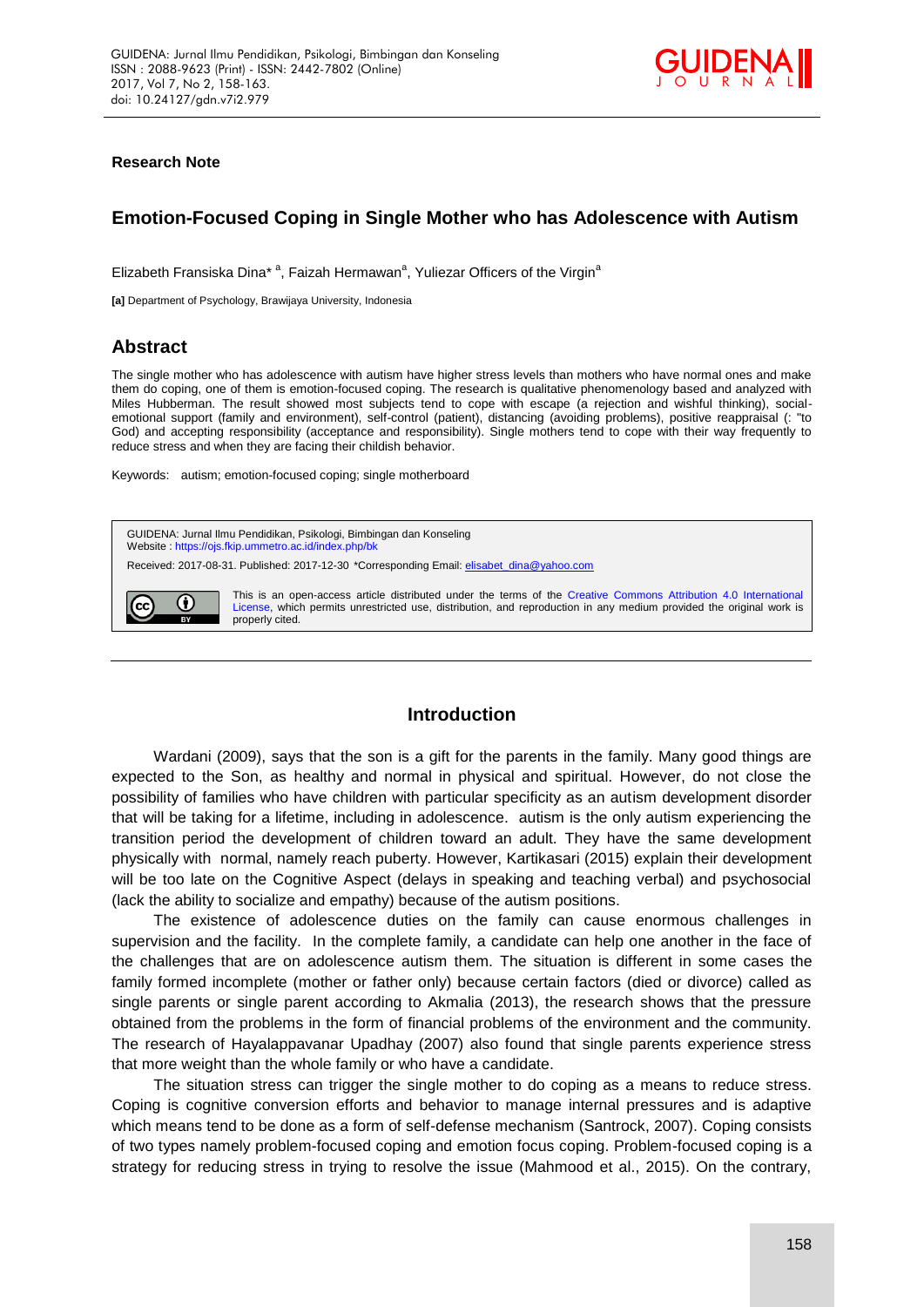emotion-focused coping is used as one of the coping strategies to manage the emotions that appears when dealing with the pressure in the problem (Wardani, 2009). The research done by Mahmood et al. (2015) shows that emotion-focused coping strategies more often appear on the parents, especially the mother who serves as the guardians. Emotion-focused coping strategies are using with the stress that decreases the reason helplessness, lack of education and irrational beliefs (Agrawal, 2001). Mahmood et al. (2015) also found that mothers with low education tend to perform emotion-focused coping strategies with the reason that the wife of a role as the guardian of children or family members from seeking work as the husband. Emotion-focused coping that Lazarus and Folkman studied in (1984) in Prasa (2012) found that there were various variations of emotion-focused coping behavior on individuals. The behavior that arises is (1) escape (avoidance in the form of rejection, (2) as if nothing has happened, or the individual feels no pressure in his life, (3) denial, (4) ideal fantasies and diversionary behaviors such as smoking, drug use drugs or alcohol, (5) seeking social-emotional support (seeking social support and sympathy from others), (6) self control (regulating feelings in situations such as being patient or restraining), (7) distancing (attempts to not be involved in problems or consider the problem to be addressed), (8) positive reappraisal (positive thinking and tend to be religious), (9) accepting responsibility.

For that role as a single mother, stress can affect the performance and childrearing. Research Kusumastuti (2014) also shows that the inability to manage stress can have an impact on the tendency of negative thoughts on the environment and the feeling guilty or to be a burden to people around. Coping is using as one of the ways to manage stress or pressure so that the individual can adapt. In fact, on single mother who has adolescence autism coping cannot occur in full or according to the needs of the given the rush to meet the needs and care for children (Luong et al., 2009). The difference of self-confidence, confidence social support, knowledge and information also supports coping factor of the individual in dealing with the pressure facing (good problem-focused coping or emotion-focused coping) (Phrases, 2012). This research aims to see emotion-focused coping that done by a single mother who has adolescence autism disabilities as a way to reduce stress.

# **Method**

#### **Participant**

This research uses qualitative phenomenology with four subjects of a single mother who has adolescence autism. The subject is using as the samples have a different background on the factors causing the single mother and the situation of the family and the state of the children (gender, age).

### **Standard protective procedures and Instrument**

Research instruments use interview follow guideline interview and the shape of the recording in the form of anecdotal records. The observation is non-participative. The primary data from each subject, and secondary data from individuals who have a relationship with each of the subject.

#### **Data Analysis**

Data analysis using Miles Hubberman reduction technique. Data validation using four concepts namely credibility, transferability, dependence and confirmability (Moleong, 2015).

# **Result and Discussion**

Emotion-focused coping is one of the ways to reduce the stress that involves the emotions of the individual over the pressure of the problems facing and tend to be adaptive (Santrock, 2007). Folkman in phrases (2012) revealed that emotion is coping regular focused on some types of namely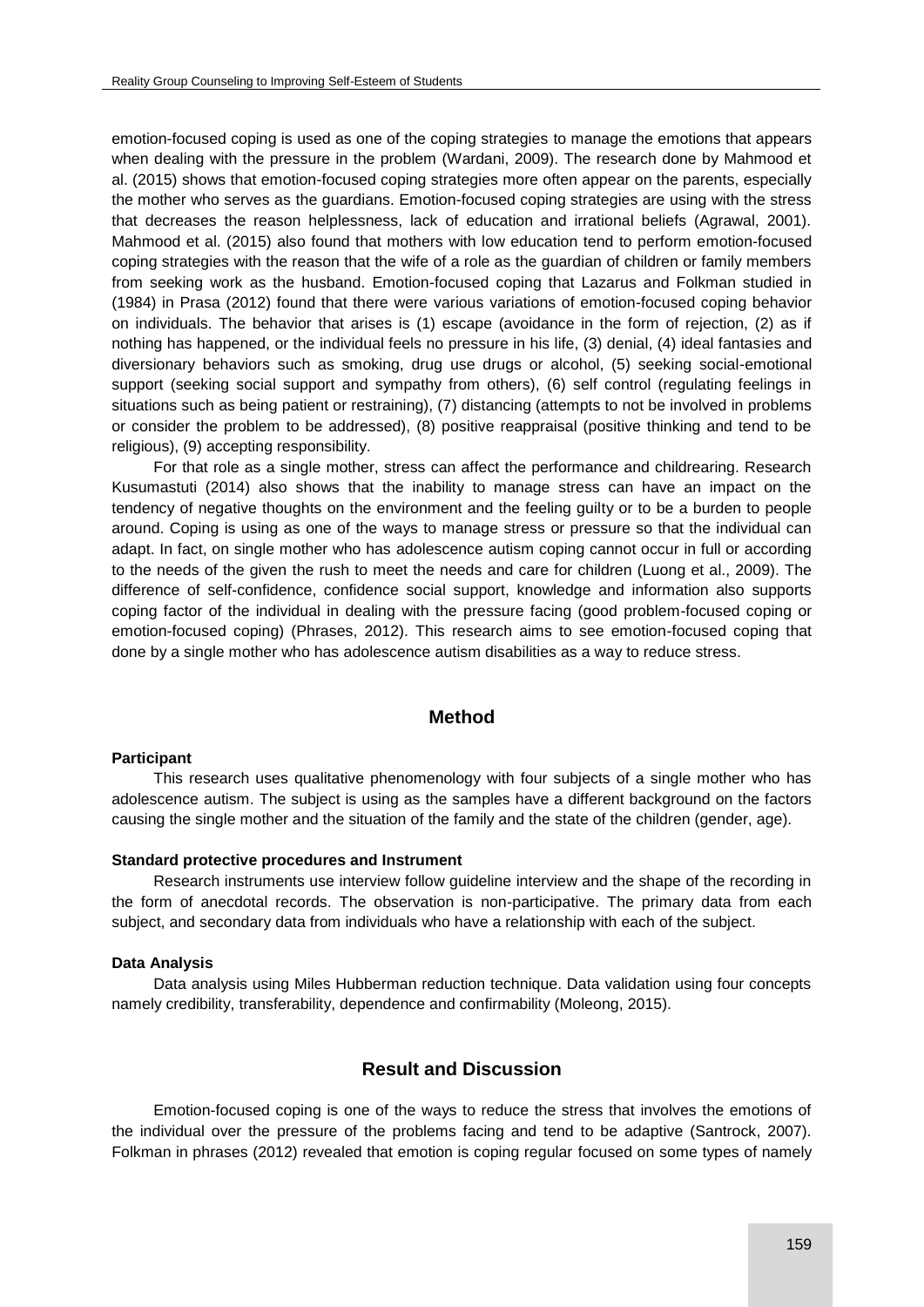escaping, social-emotional support, self-control, distancing, positive reappraisal and accepting responsibility.

Escape is coping that realized in the form of rejection or supposition ideal life. The results of the study showed that the whole subject of doing this coping, especially during the early diagnosis of autism children. Overall, all the subject admitted that they never expect better circumstances, especially for the situation of children autism them. This is in line with the results of research and Vidyasagar Kohsy (2010) in one of the topics they are stating that one way of escape is wishful thinking or ideal supposition condition in their lives.



Chart 1. The form of EFC Subject, Escape, Social Emotional Support and Self Control

On the Social aspects of emotional support search through other people, on the nearest) four subject have support resources socioemotional from family and other people but more dominant on the role of those outside the family (friend, elders, who asunder or specific communities). This is in line with the results of research the phrase (2012) related stress on parents who have children with a special need (mental retardation) perform a search for social support to feel comfortable. Research and Vidyasagar Kohsy (2010) also found that mothers who have children autism find more support from the mother with the son of ordinary.

Aspects of self-control (restraint) four subject realizes in various ways. The subject acknowledges the pressure which tends to be caused by the problems adolescence make them control themselves. The form of patient and refrain appears in the behavior of life (a subject I and IV), meditate or pray (subject III) and sleep (subject II). All of the subject in general use self-control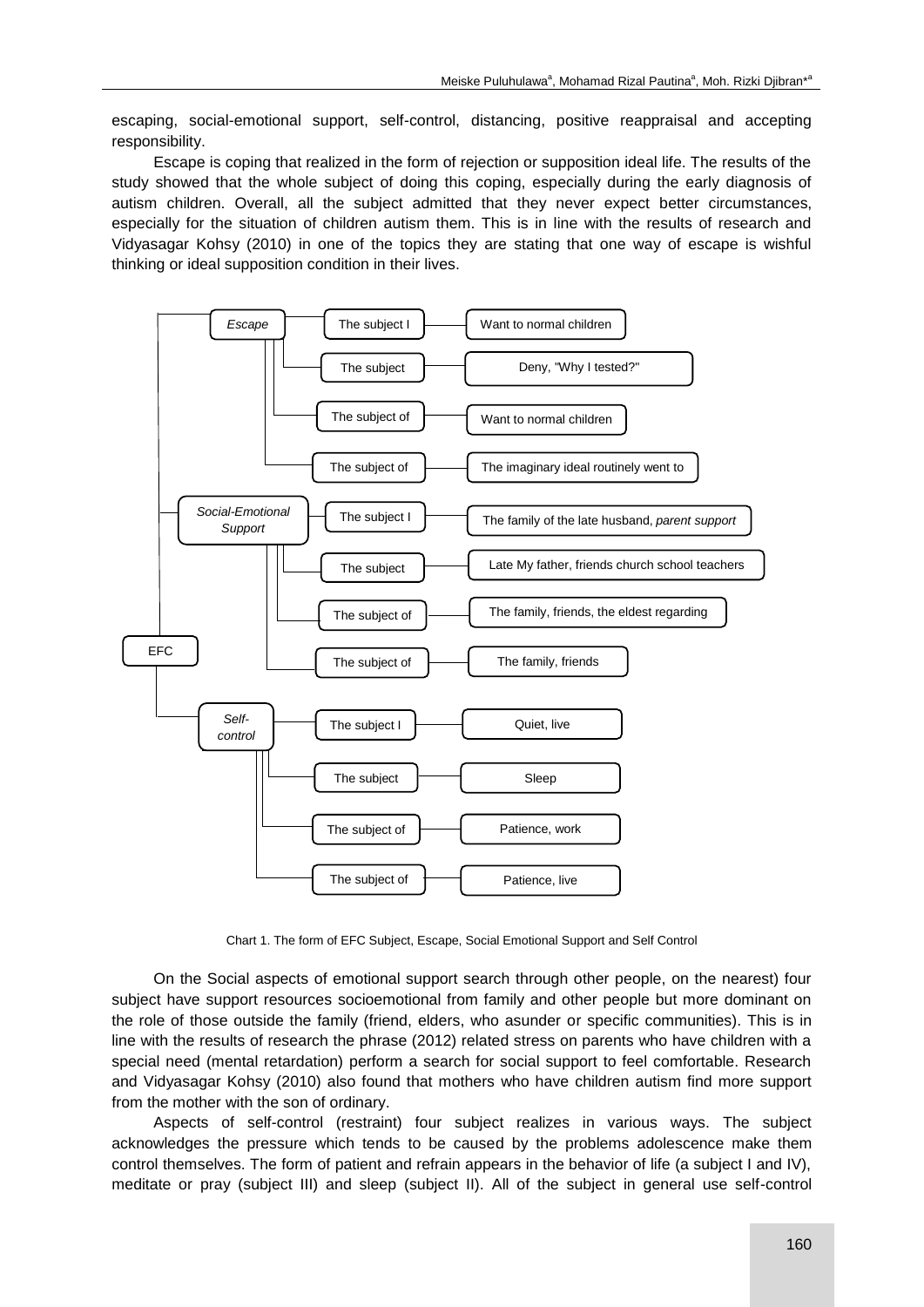especially when faced with the problem of children (tantrum, sanitation and sexual behavior in children the subject of IV, argued on the subject of the III). The subject of the III (Mother Z) admits to having different ways to control the emotions through working as sinkers emotions. Restraint on the subject as a whole like him research results Wardani (2009) who find restraint on the subject of research tend to dwell behavior.

Business Distancingadalah to distance themselves or maintain a distance from the problems and concluded that the problems were mild (positive) and can be resolving. The subject I (Mother X) and III (Mother Z) using distancing that realized with how to escape when children in tantrum condition. The subject of II (Y) Mother and IV (Ibu W) tend to use distancing in the form of a statement that the problems are facing easily and can be handled subject (II) and the statement that does not feel care for disabled children (subject IV).



Chart 2. The form of the subject, Distancing EFC, Positive reappraisal, Accepting responsibility

Positive reappraisal (the true meaning of the real issue and religiosity) found on all the subject in the form of the prayer of submission and acceptance. This coping tend to be started first children in autism diagnosis, problems of their children at the time of the adolescents and other factors such as the state of the family. The situation of all the subject following the results of research Mahmood et al. (2015) who also find the existence of an alternative behavior is positive on religious mother who has children autism.

Coping which focuses on the acceptance of themselves and responsible (accepting responsibility) on every subject found in the form of the guard, monitor and give facilities a day - the day for each of them not to perform the behavior that turned aside. The guard and the supervision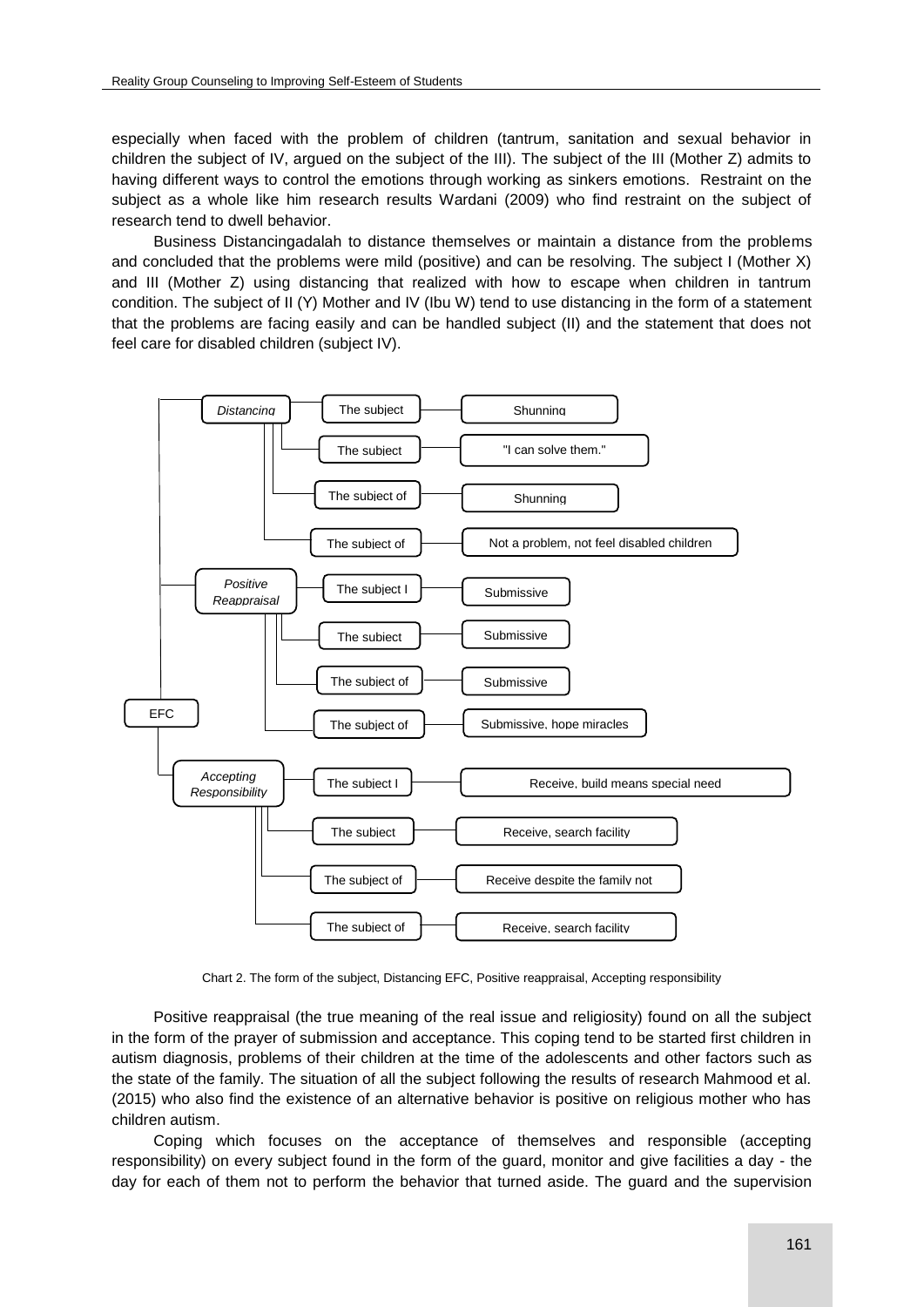include chided when a mistake an invitation to perform household activities such as sweeping. The subject is also not ashamed to show children and asked for a moment to deal with the children during the interview in progress. The whole subject of receiving over the situation and the problems of adolescence autism on the sons and daughters of them. This situation following the results of research Luong et al. (2009) who find this coping type (acceptance) indicated with the acceptance of the parents against the limitations of children as well as adjust themselves in the day today.

# **Conclusion**

This study found that emotion-focused coping forms in single mothers who have children with autism include: (1) escape (the desire to have a normal child and escape from other activities). (2) social-emotional support (families who act as support for guarding children and sharing). (3) selfcontrol (being patient such as being silent or avoiding when facing a tantrum child, (4) anger. (5) hygiene problems and doing deviant behaviors such as touching genitals). (6) distancing (avoiding when the mother faced with the problems of autistic adolescents experienced daily such as cranky, tantrum and anger. (7) accustomed to caring for or assuming that children are not disabled). (8) positive reappraisal (self-reflection and religiosity in the form of resignation to God). (9) accepting responsibility (acceptance of the state of an autistic child and family living conditions and is responsible for providing education and care facilities).

The limitations of the research related to the lack of an interview and development report were nines on each subject makes data unearthed in less than. Suggestions are given for the researchers next to control how to communicate, and the carriage of the interview is good to get data that is more qualified. The advice given to the whole of the subject did not hesitate to seek support from a specific party or family (via gathered together) related challenges teens autism which must be faced and draw near to God. This can reduce the pressure on the mother not to feel stress or feel alone in the face of their adolescence.

### **Funding**

The authors have no funding to report.

#### **Acknowledgments**

The authors have no support to report.

### **References**

Agrawal, Rita. (2001). *Stress in life and at work.* New Delhi: Response Books.

Akmalia, A. (2013). Pengelolaan Stres pada Ibu Single Parent. *EMPATHY Jurnal Fakultas Psikologi*, *2*(1).

Upadhyay, G. R., & Havalappanavar, N. B. (2007). Stress among single parent families of mentally retarded children. *Journal of the Indian Academy of Applied Psychology*, *33*(1), 47-51.

Kartikasari, Nastiti. (2015). Gambaran Pola Asuh Orang Tua terhadap Perilaku Seksual Remaja Autis. (Unpublished thesis). Malang: Universitas Brawijaya.

Kusumastuti, A. N. (2014). Stres ibu tunggal yang memiliki anak autis. *Jurnal Ilmiah Psikologi*, *7*(2).

Luong, J., Yoder, M. K., & Canham, D. (2009). Southeast Asian Parents Raising a Child With Autism: A Qualitative Investigation of Coping Styles. The Journal of School Nursing, 25(3), 222–229. doi: [10.1177/1059840509334365](https://doi.org/10.1177/1059840509334365)